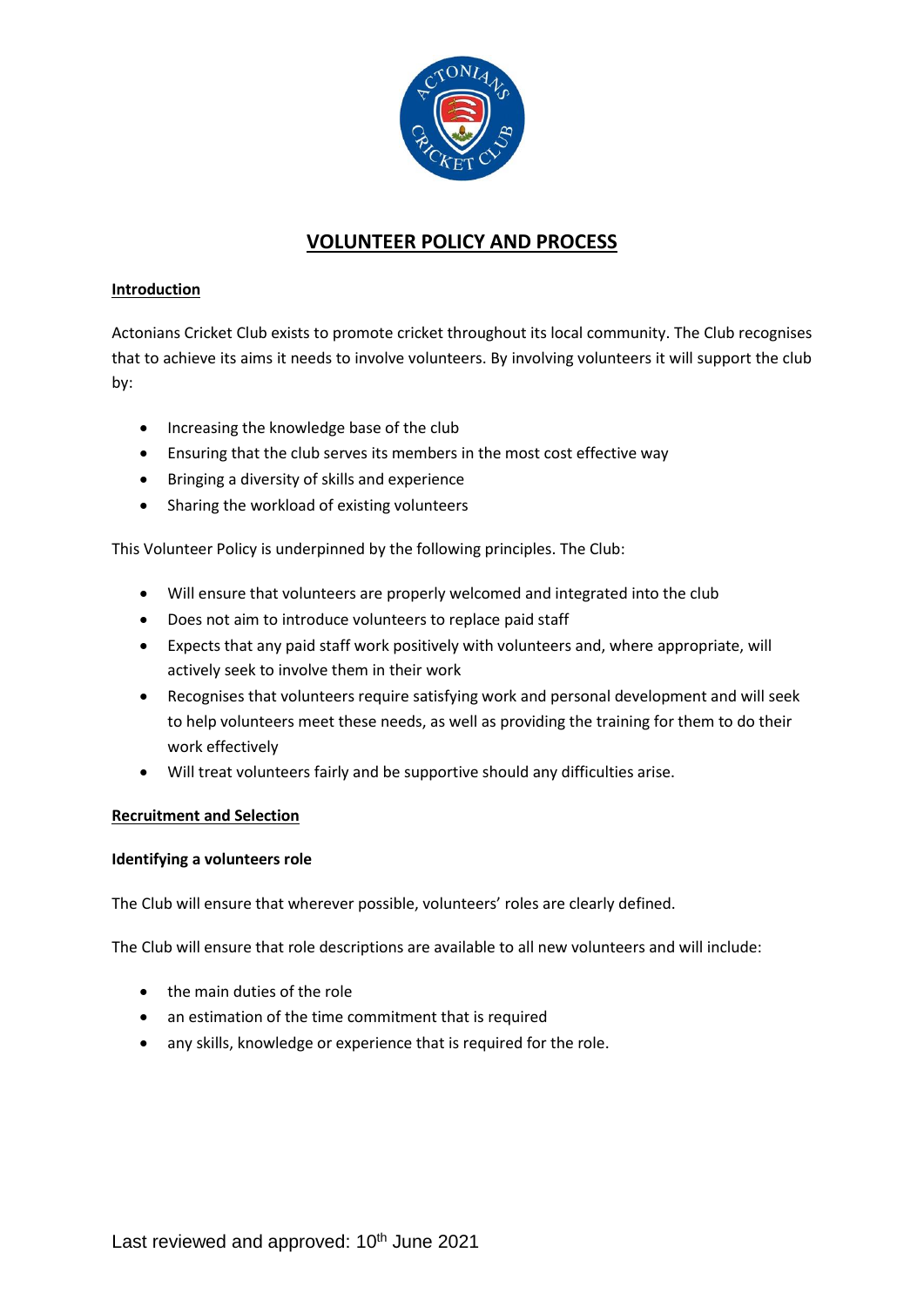

Actonians Cricket Club will work with existing volunteers to create role descriptions so that their work can be properly recognised and supported and to assist with the handover of the role when it is required.

All volunteer role descriptions will be held on the club's websites and will be accessible to all members of the club.

Actonians Cricket Club will promote volunteer opportunities in the following ways:

- Directly asking all members and their families
- On the club's website and notice board
- In the club's newsletter
- On the National Volunteer Database [www.do-it.org](http://www.do-it.org/)
- Through Middlesex Cricket and the London Borough of Ealing and its networks.

All volunteer enquiries will be dealt with by the Volunteer Coordinator or person who will be responsible for the role, as soon as possible and not more than seven days after the enquiry. Potential volunteers will be given the opportunity to find out more about the club and the role and will have any policies around selection and screening explained to them.

## **Selection and Screening**

Actonians Cricket Club will endeavour to ensure that a volunteer is suitable for a role before they take the role on. Where there is a choice of volunteers for a role, the Club will select the candidate based on merit. This might be their experience, knowledge or previous commitment to the club.

Where the Club identifies that a potential volunteer is unsuitable for a role, the volunteer will be informed and where appropriate offered a more suitable opportunity within the club or referred to their local volunteer centre.

Volunteers will be selected and screened for suitability through one or more of the following methods, dependent on the role:

- DBS disclosure, Self-Declaration and ISA Vetting and Barring Scheme as set out in Actonians Cricket Club Safeguarding and Protecting Children Policy.
- Informal interview / two way
- Formal interview
- Application form
- Trial period
- References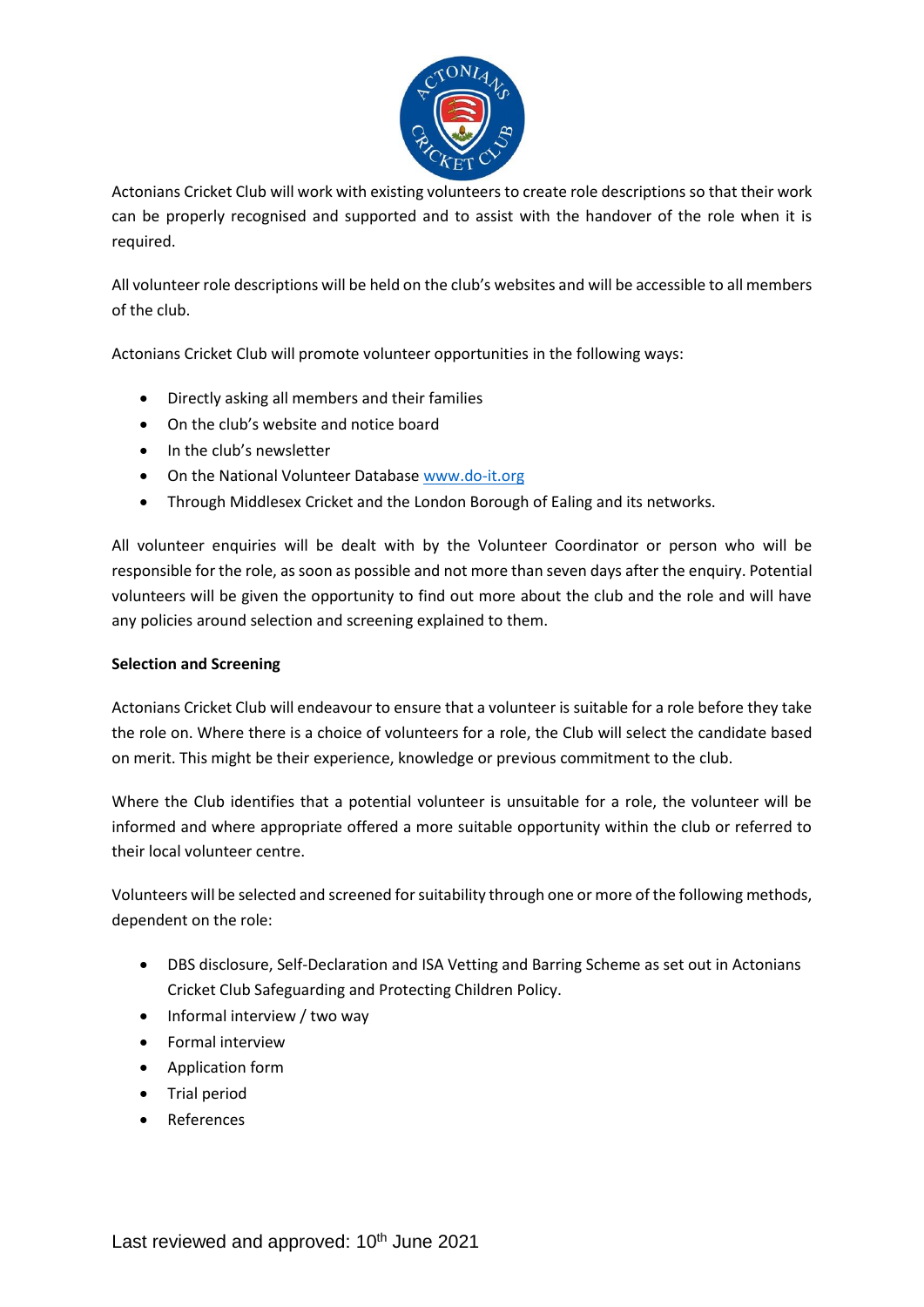

## **Volunteer Agreements and Code of Conduct**

Where volunteers are taking a role with a level of responsibility or where it is expected to last for a period of time, they will be issued with a volunteer agreement setting out the support that will be provided by Actonians Cricket Club and the expectations of the volunteer.

Volunteers will also be expected to adhere to the Volunteer Code of Conduct, a breach of which may lead to the club implementing grievance and disciplinary procedures or ceasing the volunteer's involvement with the club.

Volunteer agreements are not intended to be a legally binding contract between Actonians Cricket Club and the volunteer and may be cancelled at any time at the discretion of either party.

## **Expenses**

Actonians Cricket Club recognises that volunteers give their time and experience and so should not also be left out of pocket through their voluntary activities.

The Club will pay reasonable expenses incurred by volunteers in their service to Actonians Cricket Club.

This can include:

- Travel to and from the place of volunteering
- Travel whilst volunteering
- Meals taken whilst volunteering
- Care of dependants, including children, during volunteering
- Postage, phone calls, stationery etc
- Cost of protective clothing/special equipment etc.

## **Induction and training**

The Club will ensure that all volunteers are welcomed into the club and issued with the following information:

- Committee structure
- Useful contacts
- Safeguarding and Protecting Children Policy
- Health and Safety Policy / Emergency procedures
- Expenses claim procedure
- Volunteer Agreement
- Volunteer Code of Conduct
- Any other information relevant to the role

Last reviewed and approved: 10<sup>th</sup> June 2021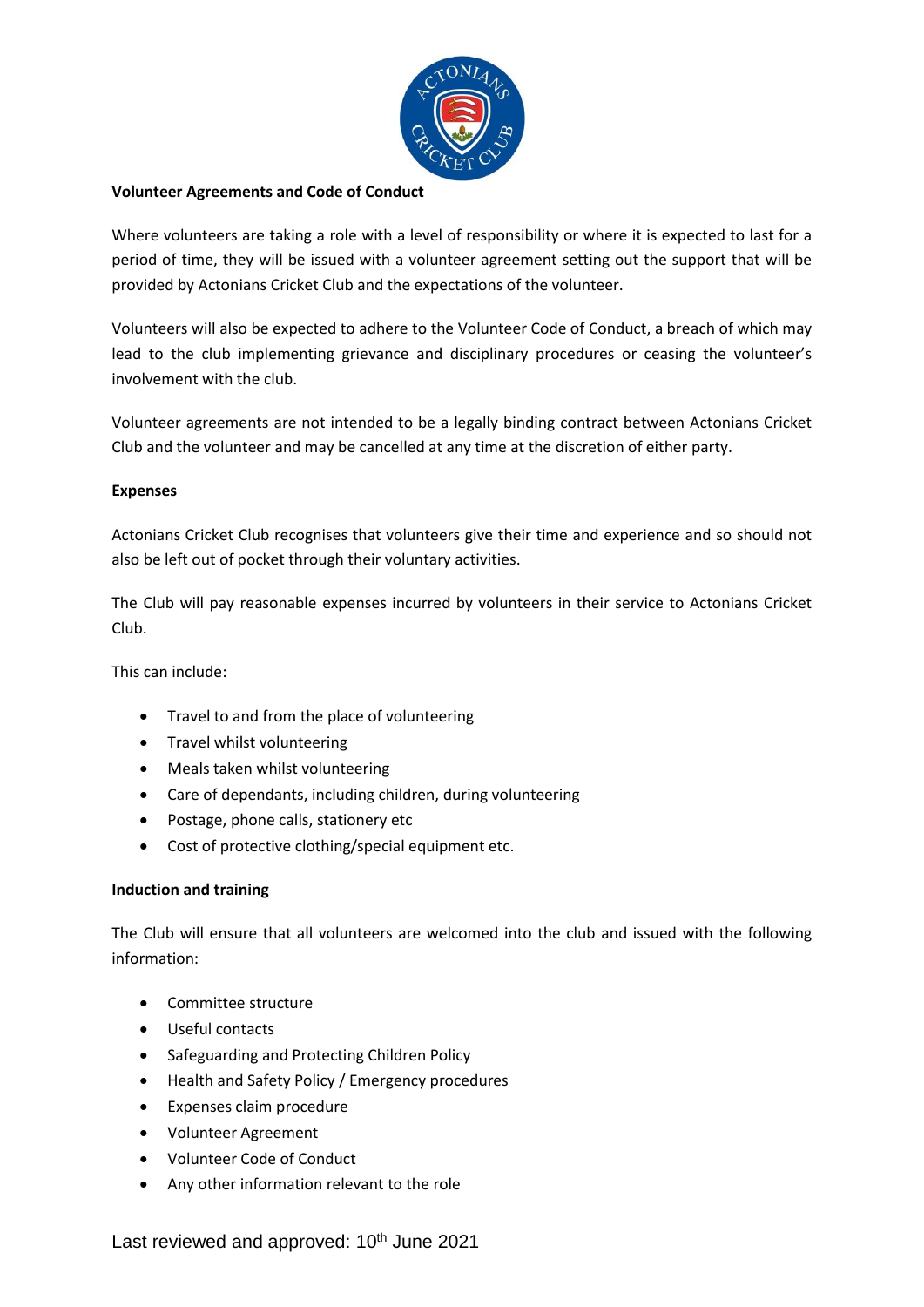

Actonians Cricket Club recognises the importance of developing its volunteers and will support volunteers with their training needs.

Support may be in the form of:

- Promotion of training opportunities
- Part or full subsidy of training costs
- Mentoring
- On the job training
- Support with applications for training bursaries/scholarships

## **Supervision and Support**

The Club will ensure that all volunteers have a point of contact who will provide a supervisory role, ensuring volunteers have the opportunity to share ideas and concerns, seek support and discuss any development needs.

## **Involving young volunteers**

The Club will involve young volunteers where ever possible and ensure they receive recognition for their contribution.

The Club will ensure that young volunteers are properly supervised and supported to ensure their volunteering is balanced with their school and lifestyle commitments.

#### **Insurance**

All volunteers are covered by The Club insurance policy whilst they are on the premises or engaged in any work on The Club behalf.

#### **Health and Safety**

Volunteers are covered by The Club Health and Safety Policy, a copy of which will be made available to all volunteers.

## **Equal Opportunities**

The Club is fully committed to the principles of equality of opportunity and is responsible for ensuring that no applicant, employee, volunteer or member receives less favourable treatment on the grounds of age, ability, gender, race, colour, ethnicity, sexual orientation, religious beliefs or socioeconomic status.